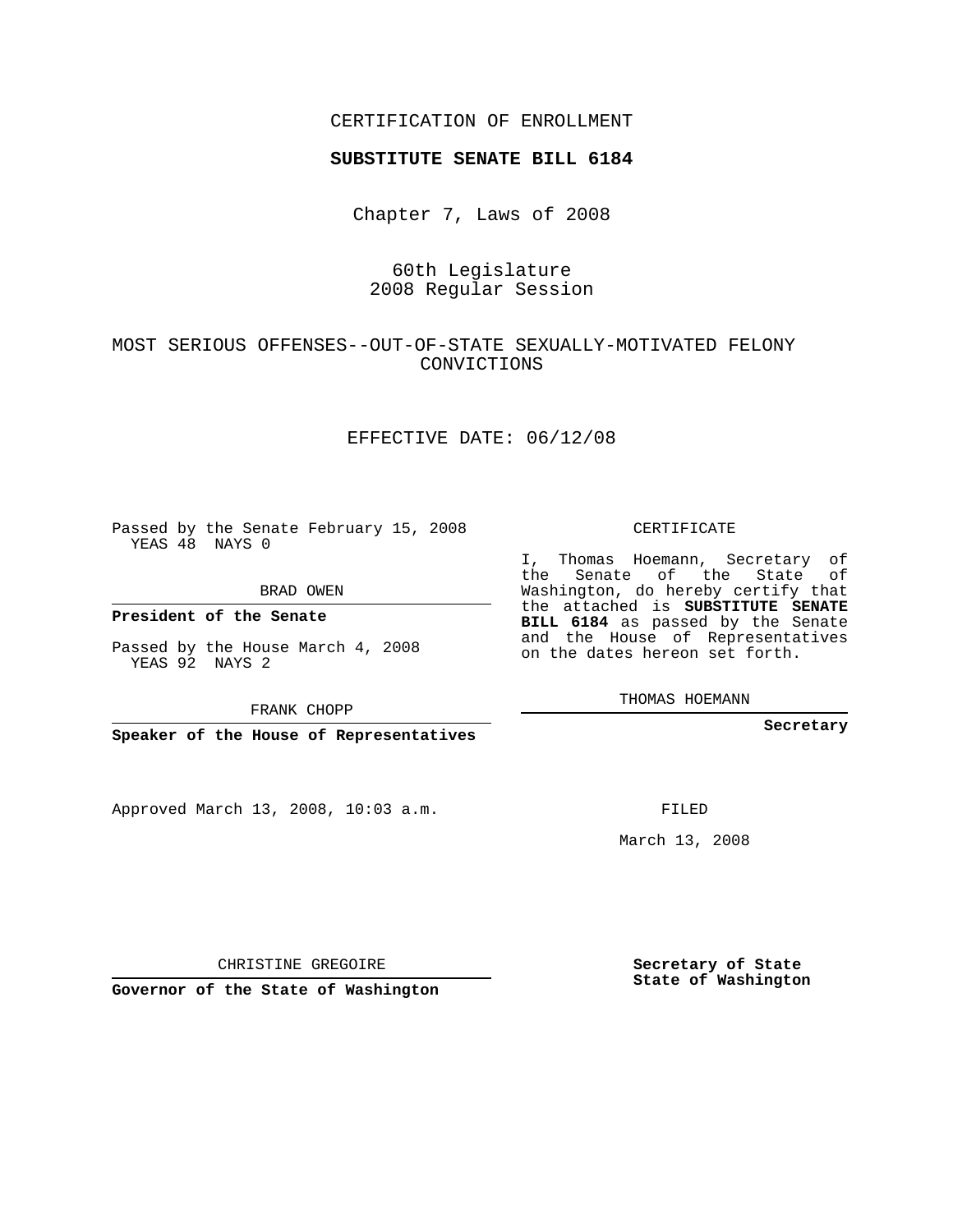# **SUBSTITUTE SENATE BILL 6184** \_\_\_\_\_\_\_\_\_\_\_\_\_\_\_\_\_\_\_\_\_\_\_\_\_\_\_\_\_\_\_\_\_\_\_\_\_\_\_\_\_\_\_\_\_

\_\_\_\_\_\_\_\_\_\_\_\_\_\_\_\_\_\_\_\_\_\_\_\_\_\_\_\_\_\_\_\_\_\_\_\_\_\_\_\_\_\_\_\_\_

Passed Legislature - 2008 Regular Session

## **State of Washington 60th Legislature 2008 Regular Session**

**By** Senate Judiciary (originally sponsored by Senators Benton, Eide, Weinstein, McCaslin, Hargrove, Regala, Hatfield, Carrell, Tom, Franklin, Zarelli, Kline, Haugen, Keiser, Fairley, Hobbs, Marr, Kastama, Berkey, Delvin, Brandland, Spanel, Murray, Prentice, Holmquist, Hewitt, Rasmussen, Jacobsen, Sheldon, Oemig, Morton, Pflug, Roach, Pridemore, McAuliffe, Rockefeller, Parlette, Kauffman, Shin, Kohl-Welles, Stevens, Kilmer, Swecker, Honeyford, Schoesler, King, and McDermott)

READ FIRST TIME 01/25/08.

 1 AN ACT Relating to most serious offenses; reenacting and amending 2 RCW 9.94A.030; and creating a new section.

3 BE IT ENACTED BY THE LEGISLATURE OF THE STATE OF WASHINGTON:

 4 **Sec. 1.** RCW 9.94A.030 and 2006 c 139 s 5, 2006 c 124 s 1, 2006 c 5 122 s 7, 2006 c 73 s 5, and 2005 c 436 s 1 are each reenacted and 6 amended to read as follows:

 7 Unless the context clearly requires otherwise, the definitions in 8 this section apply throughout this chapter.

 9 (1) "Board" means the indeterminate sentence review board created 10 under chapter 9.95 RCW.

 (2) "Collect," or any derivative thereof, "collect and remit," or "collect and deliver," when used with reference to the department, means that the department, either directly or through a collection agreement authorized by RCW 9.94A.760, is responsible for monitoring and enforcing the offender's sentence with regard to the legal financial obligation, receiving payment thereof from the offender, and, consistent with current law, delivering daily the entire payment to the superior court clerk without depositing it in a departmental account. (3) "Commission" means the sentencing guidelines commission.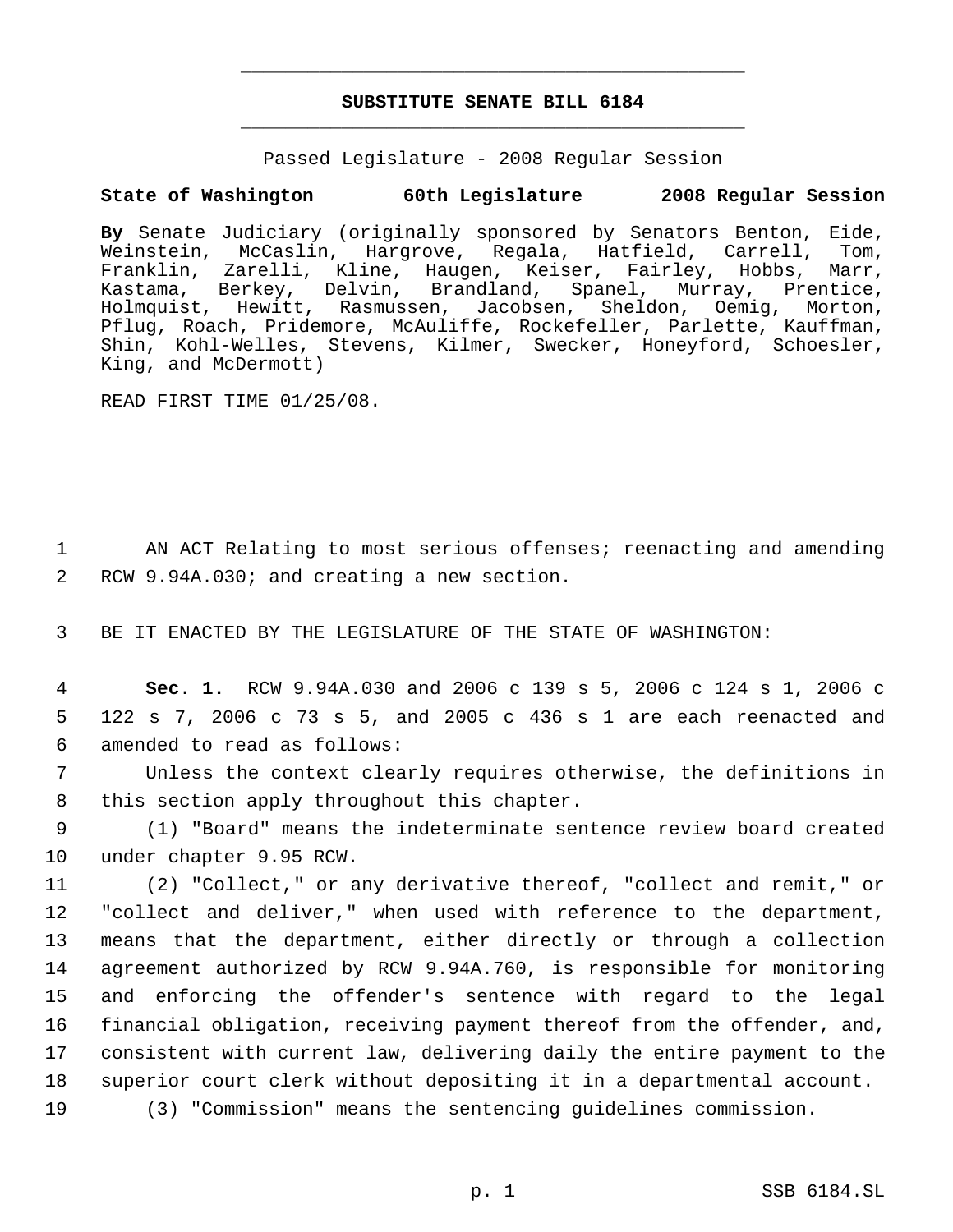(4) "Community corrections officer" means an employee of the department who is responsible for carrying out specific duties in supervision of sentenced offenders and monitoring of sentence conditions.

 (5) "Community custody" means that portion of an offender's sentence of confinement in lieu of earned release time or imposed pursuant to RCW 9.94A.505(2)(b), 9.94A.650 through 9.94A.670, 9.94A.690, 9.94A.700 through 9.94A.715, or 9.94A.545, served in the community subject to controls placed on the offender's movement and activities by the department. For offenders placed on community custody for crimes committed on or after July 1, 2000, the department shall assess the offender's risk of reoffense and may establish and modify conditions of community custody, in addition to those imposed by the court, based upon the risk to community safety.

 (6) "Community custody range" means the minimum and maximum period of community custody included as part of a sentence under RCW 9.94A.715, as established by the commission or the legislature under RCW 9.94A.850, for crimes committed on or after July 1, 2000.

 (7) "Community placement" means that period during which the offender is subject to the conditions of community custody and/or postrelease supervision, which begins either upon completion of the term of confinement (postrelease supervision) or at such time as the offender is transferred to community custody in lieu of earned release. Community placement may consist of entirely community custody, entirely postrelease supervision, or a combination of the two.

 (8) "Community protection zone" means the area within eight hundred eighty feet of the facilities and grounds of a public or private school.

 (9) "Community restitution" means compulsory service, without compensation, performed for the benefit of the community by the offender.

 (10) "Community supervision" means a period of time during which a convicted offender is subject to crime-related prohibitions and other sentence conditions imposed by a court pursuant to this chapter or RCW 16.52.200(6) or 46.61.524. Where the court finds that any offender has a chemical dependency that has contributed to his or her offense, the conditions of supervision may, subject to available resources, include treatment. For purposes of the interstate compact for out-of-state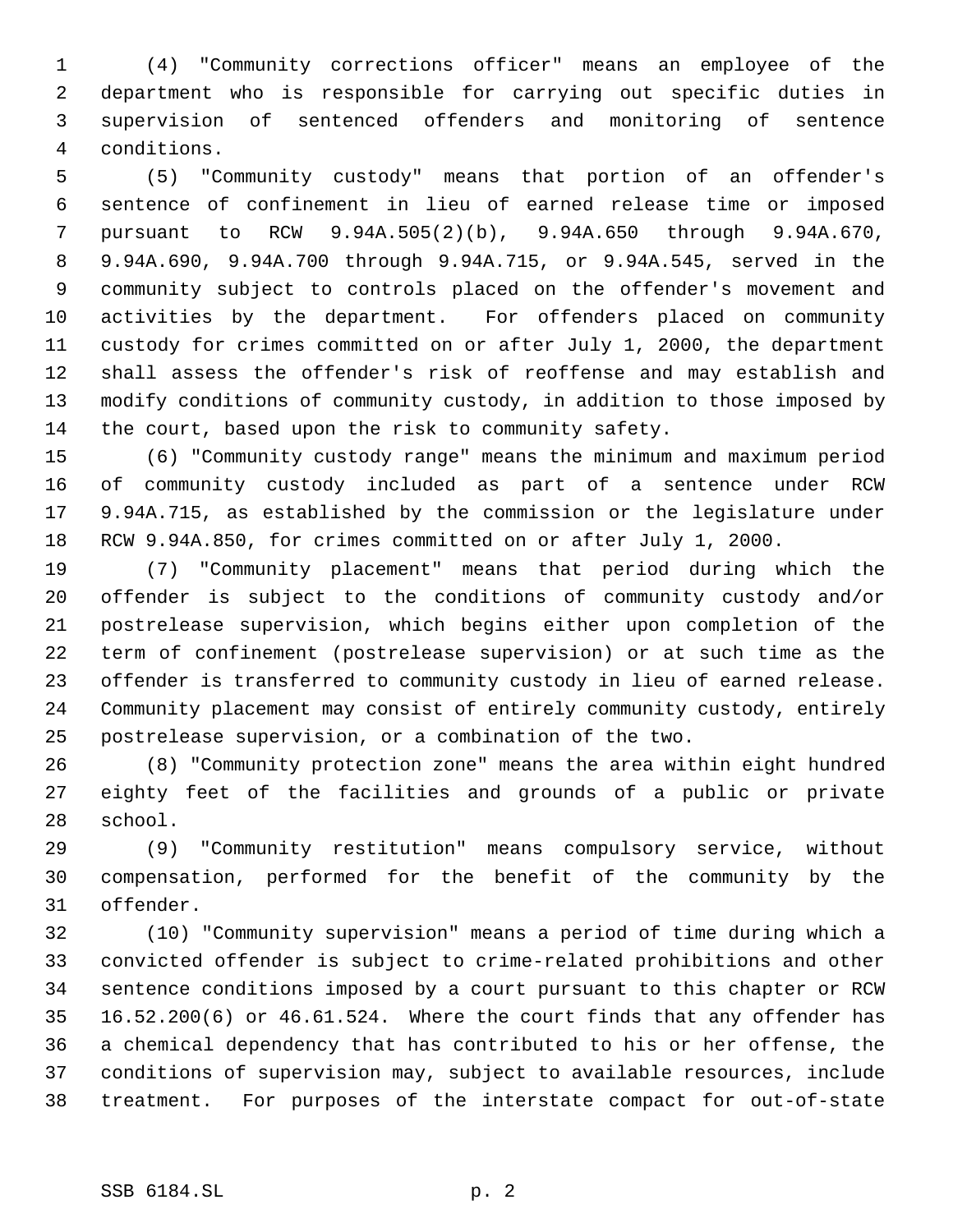supervision of parolees and probationers, RCW 9.95.270, community supervision is the functional equivalent of probation and should be considered the same as probation by other states.

(11) "Confinement" means total or partial confinement.

 (12) "Conviction" means an adjudication of guilt pursuant to Titles 10 or 13 RCW and includes a verdict of guilty, a finding of guilty, and acceptance of a plea of guilty.

 (13) "Crime-related prohibition" means an order of a court prohibiting conduct that directly relates to the circumstances of the crime for which the offender has been convicted, and shall not be construed to mean orders directing an offender affirmatively to participate in rehabilitative programs or to otherwise perform affirmative conduct. However, affirmative acts necessary to monitor compliance with the order of a court may be required by the department.

 (14) "Criminal history" means the list of a defendant's prior convictions and juvenile adjudications, whether in this state, in federal court, or elsewhere.

 (a) The history shall include, where known, for each conviction (i) whether the defendant has been placed on probation and the length and terms thereof; and (ii) whether the defendant has been incarcerated and the length of incarceration.

 (b) A conviction may be removed from a defendant's criminal history only if it is vacated pursuant to RCW 9.96.060, 9.94A.640, 9.95.240, or a similar out-of-state statute, or if the conviction has been vacated pursuant to a governor's pardon.

 (c) The determination of a defendant's criminal history is distinct from the determination of an offender score. A prior conviction that was not included in an offender score calculated pursuant to a former version of the sentencing reform act remains part of the defendant's criminal history.

 (15) "Day fine" means a fine imposed by the sentencing court that equals the difference between the offender's net daily income and the reasonable obligations that the offender has for the support of the offender and any dependents.

 (16) "Day reporting" means a program of enhanced supervision designed to monitor the offender's daily activities and compliance with sentence conditions, and in which the offender is required to report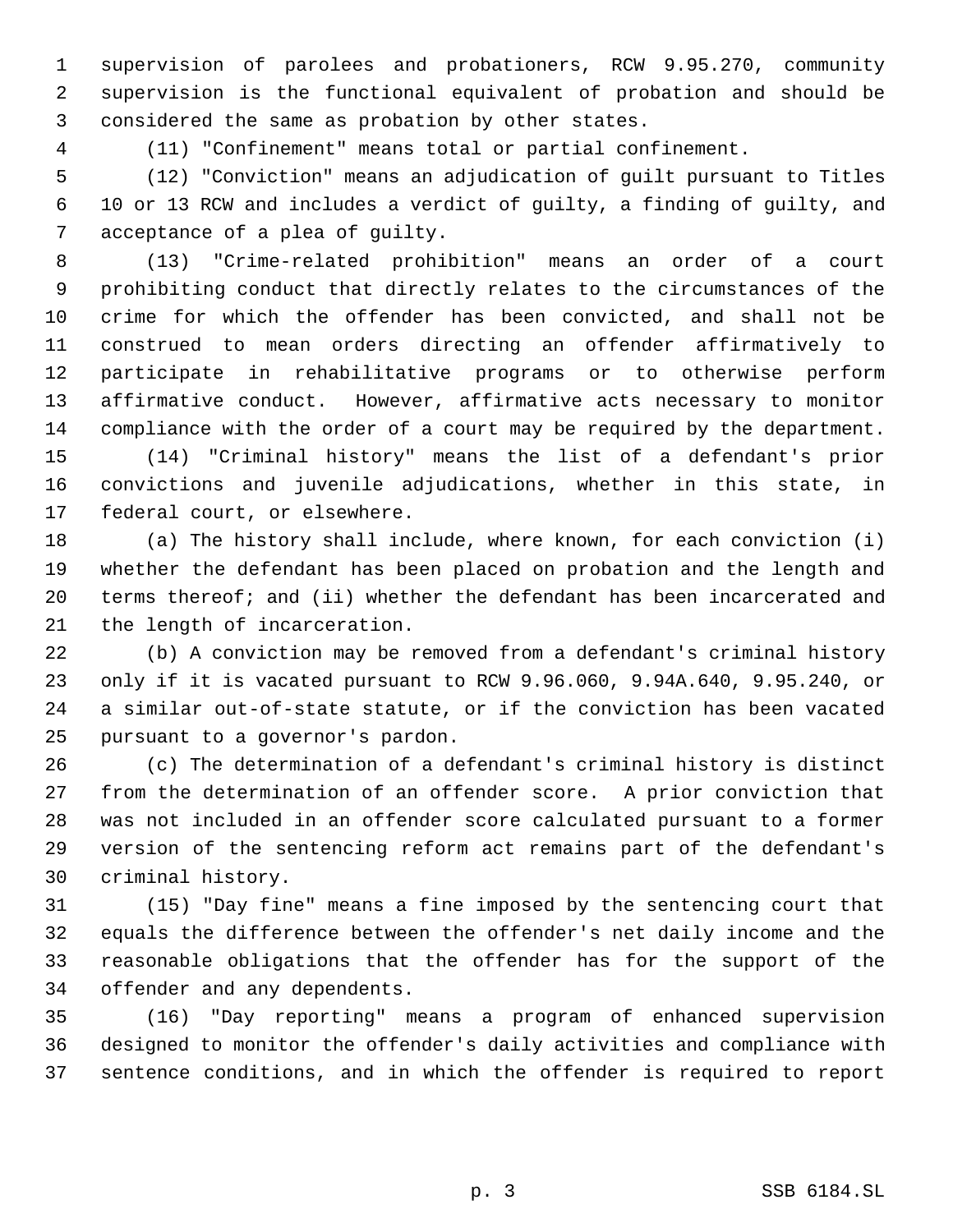daily to a specific location designated by the department or the sentencing court.

(17) "Department" means the department of corrections.

 (18) "Determinate sentence" means a sentence that states with exactitude the number of actual years, months, or days of total confinement, of partial confinement, of community supervision, the number of actual hours or days of community restitution work, or dollars or terms of a legal financial obligation. The fact that an offender through earned release can reduce the actual period of confinement shall not affect the classification of the sentence as a determinate sentence.

 (19) "Disposable earnings" means that part of the earnings of an offender remaining after the deduction from those earnings of any amount required by law to be withheld. For the purposes of this definition, "earnings" means compensation paid or payable for personal services, whether denominated as wages, salary, commission, bonuses, or otherwise, and, notwithstanding any other provision of law making the payments exempt from garnishment, attachment, or other process to satisfy a court-ordered legal financial obligation, specifically includes periodic payments pursuant to pension or retirement programs, or insurance policies of any type, but does not include payments made under Title 50 RCW, except as provided in RCW 50.40.020 and 50.40.050, or Title 74 RCW.

 (20) "Drug offender sentencing alternative" is a sentencing option available to persons convicted of a felony offense other than a violent offense or a sex offense and who are eligible for the option under RCW 9.94A.660.

(21) "Drug offense" means:

 (a) Any felony violation of chapter 69.50 RCW except possession of a controlled substance (RCW 69.50.4013) or forged prescription for a controlled substance (RCW 69.50.403);

 (b) Any offense defined as a felony under federal law that relates to the possession, manufacture, distribution, or transportation of a controlled substance; or

 (c) Any out-of-state conviction for an offense that under the laws of this state would be a felony classified as a drug offense under (a) of this subsection.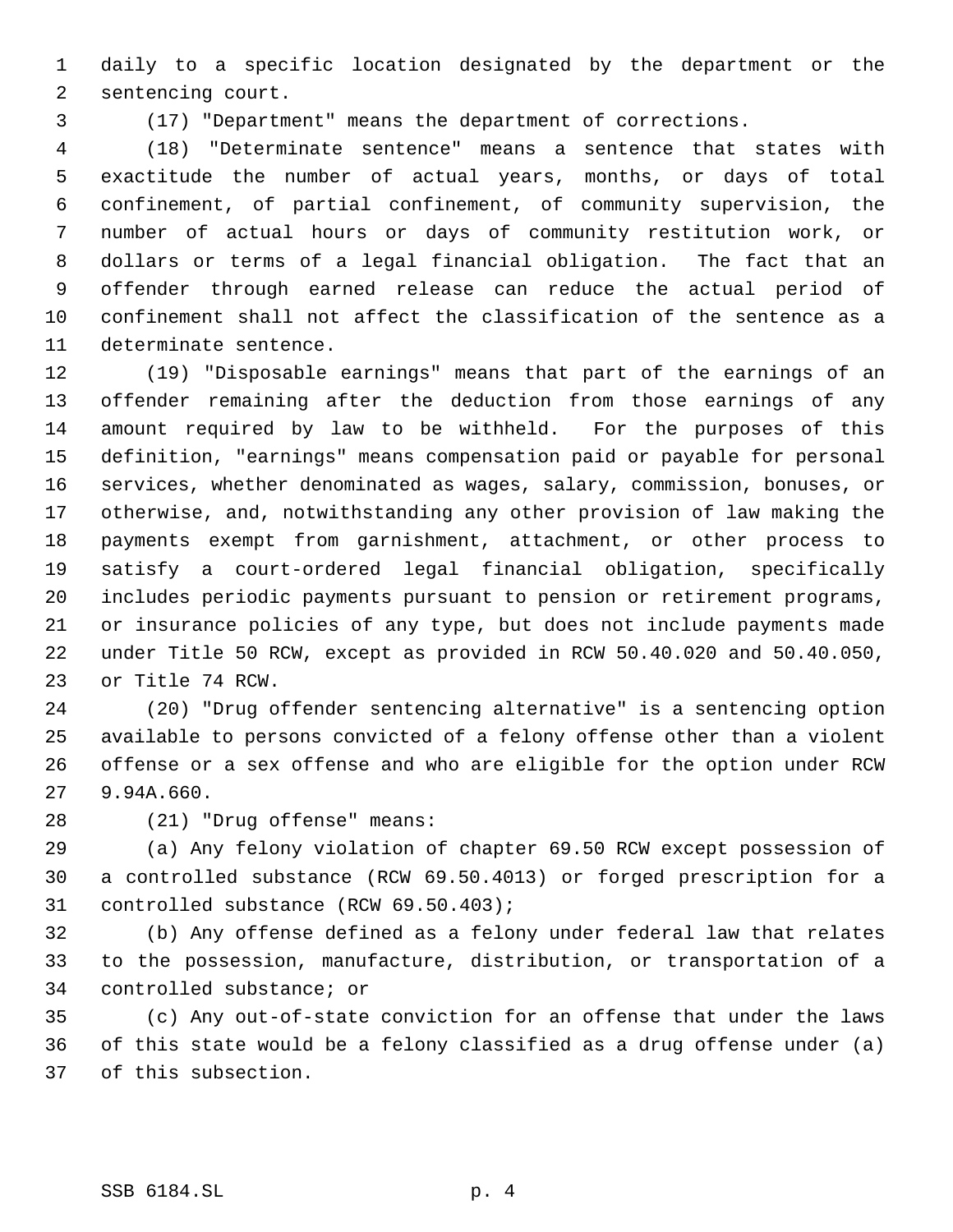- (22) "Earned release" means earned release from confinement as provided in RCW 9.94A.728.
- 

(23) "Escape" means:

 (a) Sexually violent predator escape (RCW 9A.76.115), escape in the first degree (RCW 9A.76.110), escape in the second degree (RCW 9A.76.120), willful failure to return from furlough (RCW 72.66.060), willful failure to return from work release (RCW 72.65.070), or willful failure to be available for supervision by the department while in 9 community custody (RCW 72.09.310); or

 (b) Any federal or out-of-state conviction for an offense that under the laws of this state would be a felony classified as an escape under (a) of this subsection.

(24) "Felony traffic offense" means:

 (a) Vehicular homicide (RCW 46.61.520), vehicular assault (RCW 46.61.522), eluding a police officer (RCW 46.61.024), felony hit-and- run injury-accident (RCW 46.52.020(4)), felony driving while under the influence of intoxicating liquor or any drug (RCW 46.61.502(6)), or felony physical control of a vehicle while under the influence of intoxicating liquor or any drug (RCW 46.61.504(6)); or

 (b) Any federal or out-of-state conviction for an offense that under the laws of this state would be a felony classified as a felony traffic offense under (a) of this subsection.

 (25) "Fine" means a specific sum of money ordered by the sentencing court to be paid by the offender to the court over a specific period of time.

 (26) "First-time offender" means any person who has no prior convictions for a felony and is eligible for the first-time offender waiver under RCW 9.94A.650.

 (27) "Home detention" means a program of partial confinement available to offenders wherein the offender is confined in a private residence subject to electronic surveillance.

 (28) "Legal financial obligation" means a sum of money that is ordered by a superior court of the state of Washington for legal financial obligations which may include restitution to the victim, statutorily imposed crime victims' compensation fees as assessed pursuant to RCW 7.68.035, court costs, county or interlocal drug funds, court-appointed attorneys' fees, and costs of defense, fines, and any other financial obligation that is assessed to the offender as a result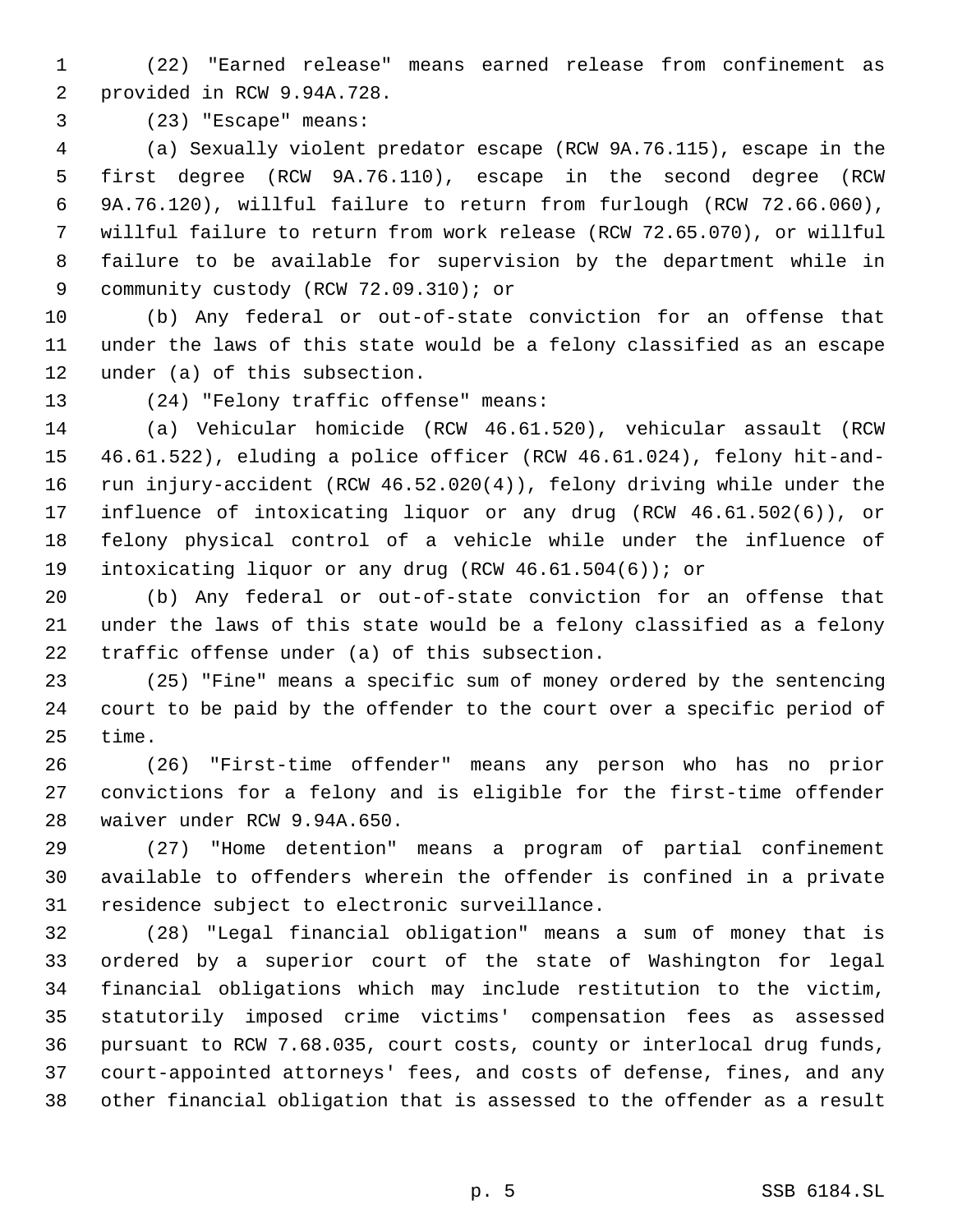of a felony conviction. Upon conviction for vehicular assault while under the influence of intoxicating liquor or any drug, RCW 46.61.522(1)(b), or vehicular homicide while under the influence of intoxicating liquor or any drug, RCW 46.61.520(1)(a), legal financial obligations may also include payment to a public agency of the expense of an emergency response to the incident resulting in the conviction, subject to RCW 38.52.430.

 (29) "Most serious offense" means any of the following felonies or a felony attempt to commit any of the following felonies:

 (a) Any felony defined under any law as a class A felony or criminal solicitation of or criminal conspiracy to commit a class A felony;

- 13 (b) Assault in the second degree;
- (c) Assault of a child in the second degree;
- (d) Child molestation in the second degree;
- (e) Controlled substance homicide;
- (f) Extortion in the first degree;
- (g) Incest when committed against a child under age fourteen;
- (h) Indecent liberties;
- (i) Kidnapping in the second degree;
- 21 (j) Leading organized crime;
- (k) Manslaughter in the first degree;
- (l) Manslaughter in the second degree;
- (m) Promoting prostitution in the first degree;
- (n) Rape in the third degree;
- 26 (o) Robbery in the second degree;
- (p) Sexual exploitation;

 (q) Vehicular assault, when caused by the operation or driving of a vehicle by a person while under the influence of intoxicating liquor or any drug or by the operation or driving of a vehicle in a reckless manner;

 (r) Vehicular homicide, when proximately caused by the driving of any vehicle by any person while under the influence of intoxicating liquor or any drug as defined by RCW 46.61.502, or by the operation of any vehicle in a reckless manner;

 (s) Any other class B felony offense with a finding of sexual motivation;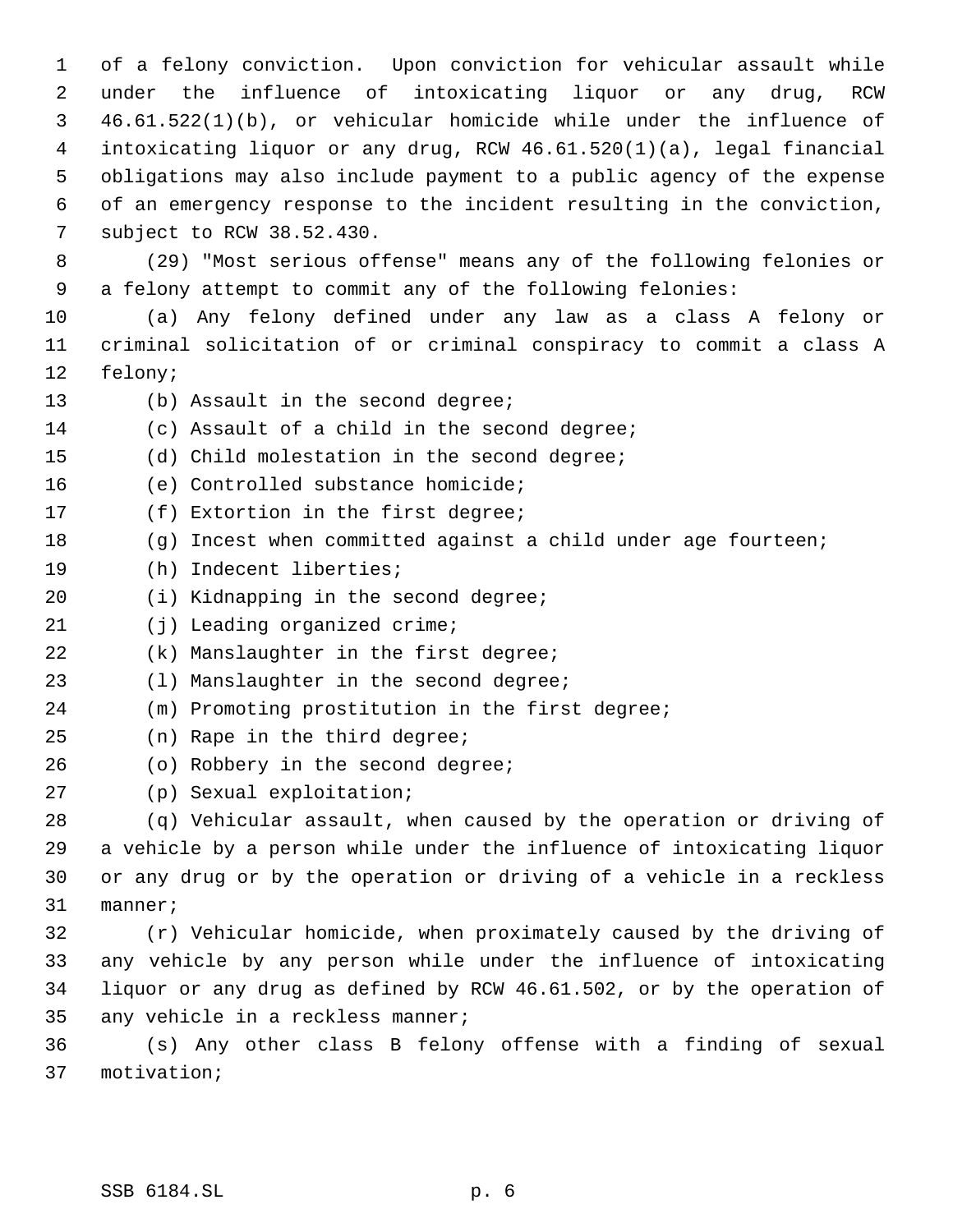(t) Any other felony with a deadly weapon verdict under RCW 9.94A.602;

 (u) Any felony offense in effect at any time prior to December 2, 1993, that is comparable to a most serious offense under this subsection, or any federal or out-of-state conviction for an offense that under the laws of this state would be a felony classified as a most serious offense under this subsection;

 (v)(i) A prior conviction for indecent liberties under RCW 9A.88.100(1) (a), (b), and (c), chapter 260, Laws of 1975 1st ex. sess. as it existed until July 1, 1979, RCW 9A.44.100(1) (a), (b), and (c) as it existed from July 1, 1979, until June 11, 1986, and RCW 9A.44.100(1) (a), (b), and (d) as it existed from June 11, 1986, until July 1, 1988; (ii) A prior conviction for indecent liberties under RCW 9A.44.100(1)(c) as it existed from June 11, 1986, until July 1, 1988, if: (A) The crime was committed against a child under the age of fourteen; or (B) the relationship between the victim and perpetrator is included in the definition of indecent liberties under RCW 9A.44.100(1)(c) as it existed from July 1, 1988, through July 27, 1997, or RCW 9A.44.100(1) (d) or (e) as it existed from July 25, 1993, 20 through July 27, 1997;

 (w) Any out-of-state conviction for a felony offense with a finding of sexual motivation if the minimum sentence imposed was ten years or 23 more; provided that the out-of-state felony offense must be comparable to a felony offense under Title 9 or 9A RCW and the out-of-state definition of sexual motivation must be comparable to the definition of sexual motivation contained in this section.

 (30) "Nonviolent offense" means an offense which is not a violent offense.

 (31) "Offender" means a person who has committed a felony established by state law and is eighteen years of age or older or is less than eighteen years of age but whose case is under superior court jurisdiction under RCW 13.04.030 or has been transferred by the appropriate juvenile court to a criminal court pursuant to RCW 13.40.110. Throughout this chapter, the terms "offender" and "defendant" are used interchangeably.

 (32) "Partial confinement" means confinement for no more than one year in a facility or institution operated or utilized under contract by the state or any other unit of government, or, if home detention or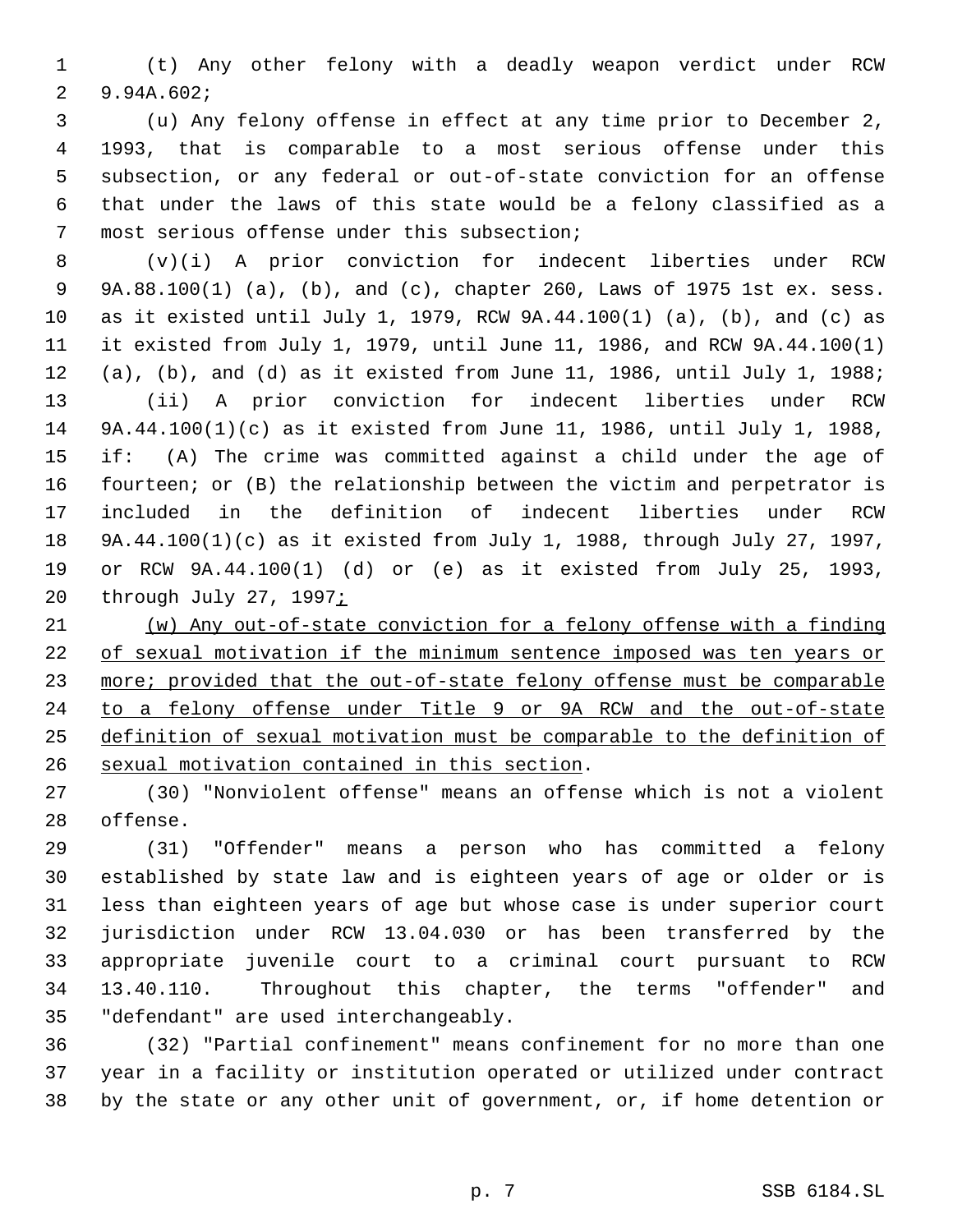work crew has been ordered by the court, in an approved residence, for a substantial portion of each day with the balance of the day spent in the community. Partial confinement includes work release, home detention, work crew, and a combination of work crew and home detention.

(33) "Persistent offender" is an offender who:

 (a)(i) Has been convicted in this state of any felony considered a 8 most serious offense; and

 (ii) Has, before the commission of the offense under (a) of this subsection, been convicted as an offender on at least two separate occasions, whether in this state or elsewhere, of felonies that under the laws of this state would be considered most serious offenses and would be included in the offender score under RCW 9.94A.525; provided that of the two or more previous convictions, at least one conviction must have occurred before the commission of any of the other most serious offenses for which the offender was previously convicted; or

 (b)(i) Has been convicted of: (A) Rape in the first degree, rape of a child in the first degree, child molestation in the first degree, rape in the second degree, rape of a child in the second degree, or indecent liberties by forcible compulsion; (B) any of the following offenses with a finding of sexual motivation: Murder in the first degree, murder in the second degree, homicide by abuse, kidnapping in the first degree, kidnapping in the second degree, assault in the first degree, assault in the second degree, assault of a child in the first degree, assault of a child in the second degree, or burglary in the first degree; or (C) an attempt to commit any crime listed in this 27 subsection  $(33)(b)(i)$ ; and

 (ii) Has, before the commission of the offense under (b)(i) of this subsection, been convicted as an offender on at least one occasion, whether in this state or elsewhere, of an offense listed in (b)(i) of this subsection or any federal or out-of-state offense or offense under prior Washington law that is comparable to the offenses listed in (b)(i) of this subsection. A conviction for rape of a child in the first degree constitutes a conviction under (b)(i) of this subsection only when the offender was sixteen years of age or older when the offender committed the offense. A conviction for rape of a child in the second degree constitutes a conviction under (b)(i) of this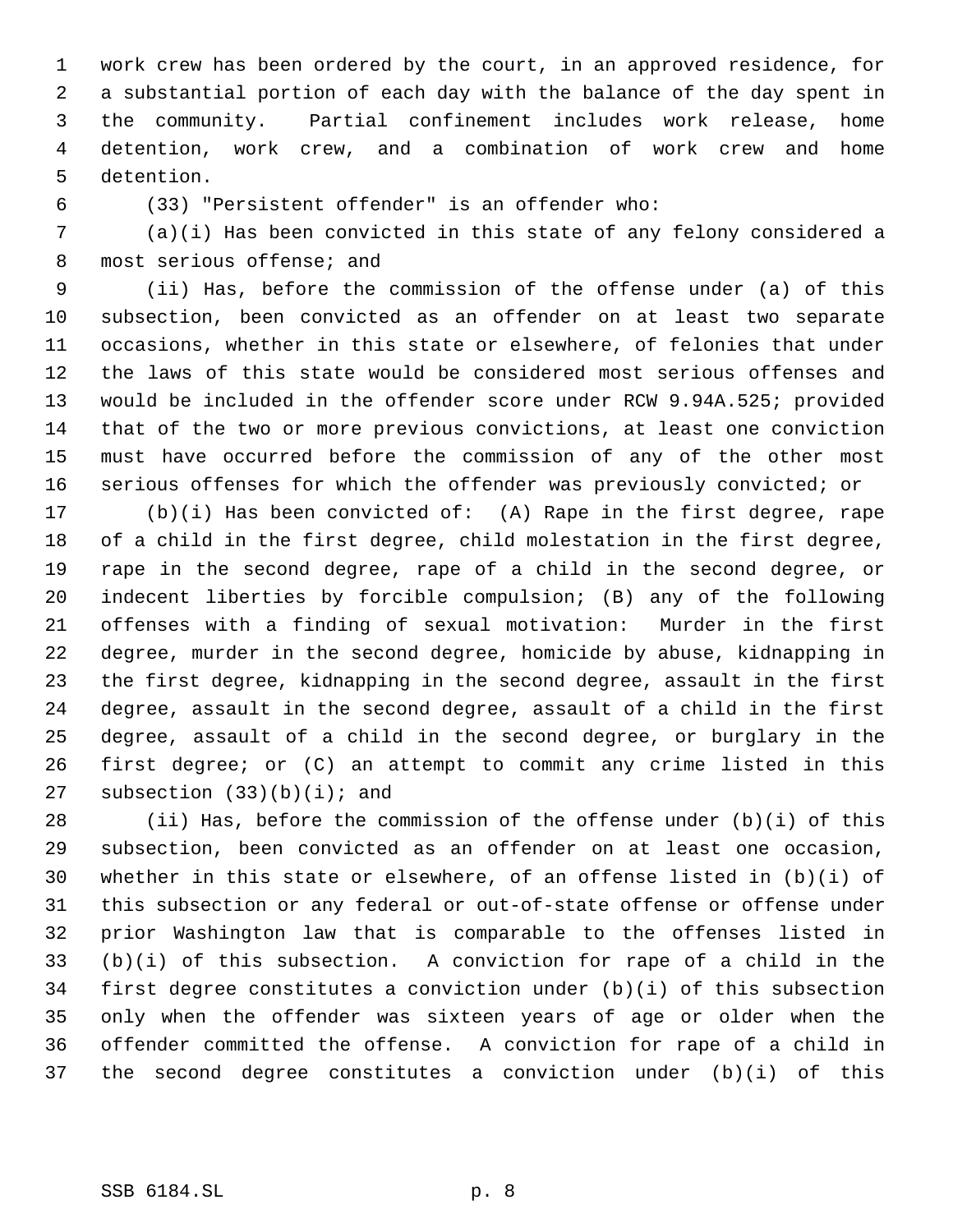subsection only when the offender was eighteen years of age or older when the offender committed the offense.

 (34) "Postrelease supervision" is that portion of an offender's community placement that is not community custody.

 (35) "Predatory" means: (a) The perpetrator of the crime was a stranger to the victim, as defined in this section; (b) the perpetrator established or promoted a relationship with the victim prior to the offense and the victimization of the victim was a significant reason the perpetrator established or promoted the relationship; or (c) the perpetrator was: (i) A teacher, counselor, volunteer, or other person in authority in any public or private school and the victim was a student of the school under his or her authority or supervision. For purposes of this subsection, "school" does not include home-based instruction as defined in RCW 28A.225.010; (ii) a coach, trainer, volunteer, or other person in authority in any recreational activity and the victim was a participant in the activity under his or her 17 authority or supervision; or (iii) a pastor, elder, volunteer, or other person in authority in any church or religious organization, and the victim was a member or participant of the organization under his or her authority.

 (36) "Private school" means a school regulated under chapter 28A.195 or 28A.205 RCW.

(37) "Public school" has the same meaning as in RCW 28A.150.010.

 (38) "Restitution" means a specific sum of money ordered by the sentencing court to be paid by the offender to the court over a specified period of time as payment of damages. The sum may include both public and private costs.

 (39) "Risk assessment" means the application of an objective instrument supported by research and adopted by the department for the purpose of assessing an offender's risk of reoffense, taking into consideration the nature of the harm done by the offender, place and circumstances of the offender related to risk, the offender's relationship to any victim, and any information provided to the department by victims. The results of a risk assessment shall not be based on unconfirmed or unconfirmable allegations.

(40) "Serious traffic offense" means:

 (a) Nonfelony driving while under the influence of intoxicating liquor or any drug (RCW 46.61.502), nonfelony actual physical control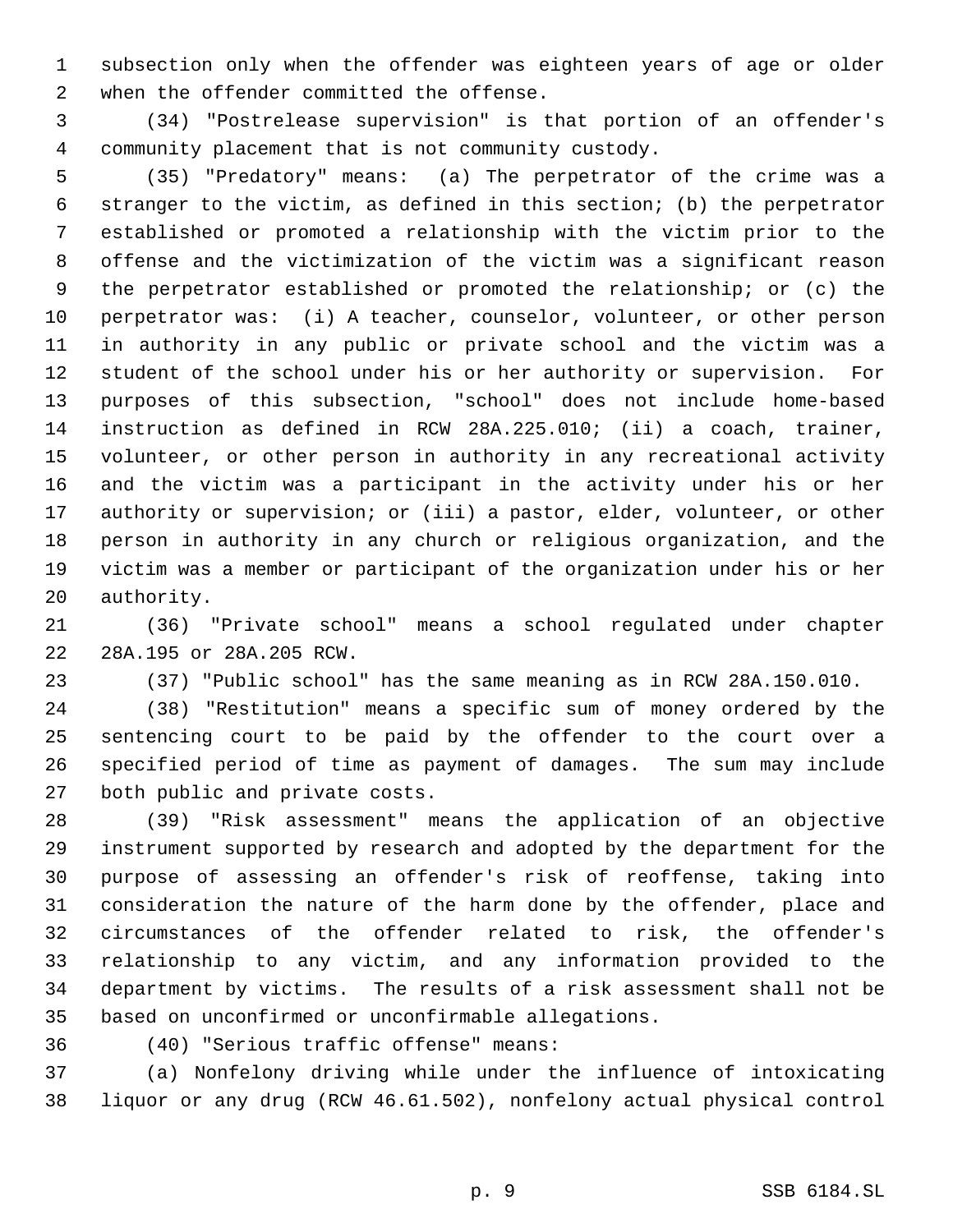while under the influence of intoxicating liquor or any drug (RCW 46.61.504), reckless driving (RCW 46.61.500), or hit-and-run an attended vehicle (RCW 46.52.020(5)); or

 (b) Any federal, out-of-state, county, or municipal conviction for an offense that under the laws of this state would be classified as a serious traffic offense under (a) of this subsection.

 (41) "Serious violent offense" is a subcategory of violent offense and means:

(a)(i) Murder in the first degree;

10 (ii) Homicide by abuse;

11 (iii) Murder in the second degree;

12 (iv) Manslaughter in the first degree;

(v) Assault in the first degree;

(vi) Kidnapping in the first degree;

(vii) Rape in the first degree;

(viii) Assault of a child in the first degree; or

 (ix) An attempt, criminal solicitation, or criminal conspiracy to commit one of these felonies; or

 (b) Any federal or out-of-state conviction for an offense that under the laws of this state would be a felony classified as a serious violent offense under (a) of this subsection.

(42) "Sex offense" means:

 (a)(i) A felony that is a violation of chapter 9A.44 RCW other than 24 RCW  $9A.44.130((+11))$  (12);

(ii) A violation of RCW 9A.64.020;

 (iii) A felony that is a violation of chapter 9.68A RCW other than RCW 9.68A.080; or

 (iv) A felony that is, under chapter 9A.28 RCW, a criminal attempt, criminal solicitation, or criminal conspiracy to commit such crimes;

 (b) Any conviction for a felony offense in effect at any time prior to July 1, 1976, that is comparable to a felony classified as a sex offense in (a) of this subsection;

 (c) A felony with a finding of sexual motivation under RCW 9.94A.835 or 13.40.135; or

 (d) Any federal or out-of-state conviction for an offense that under the laws of this state would be a felony classified as a sex offense under (a) of this subsection.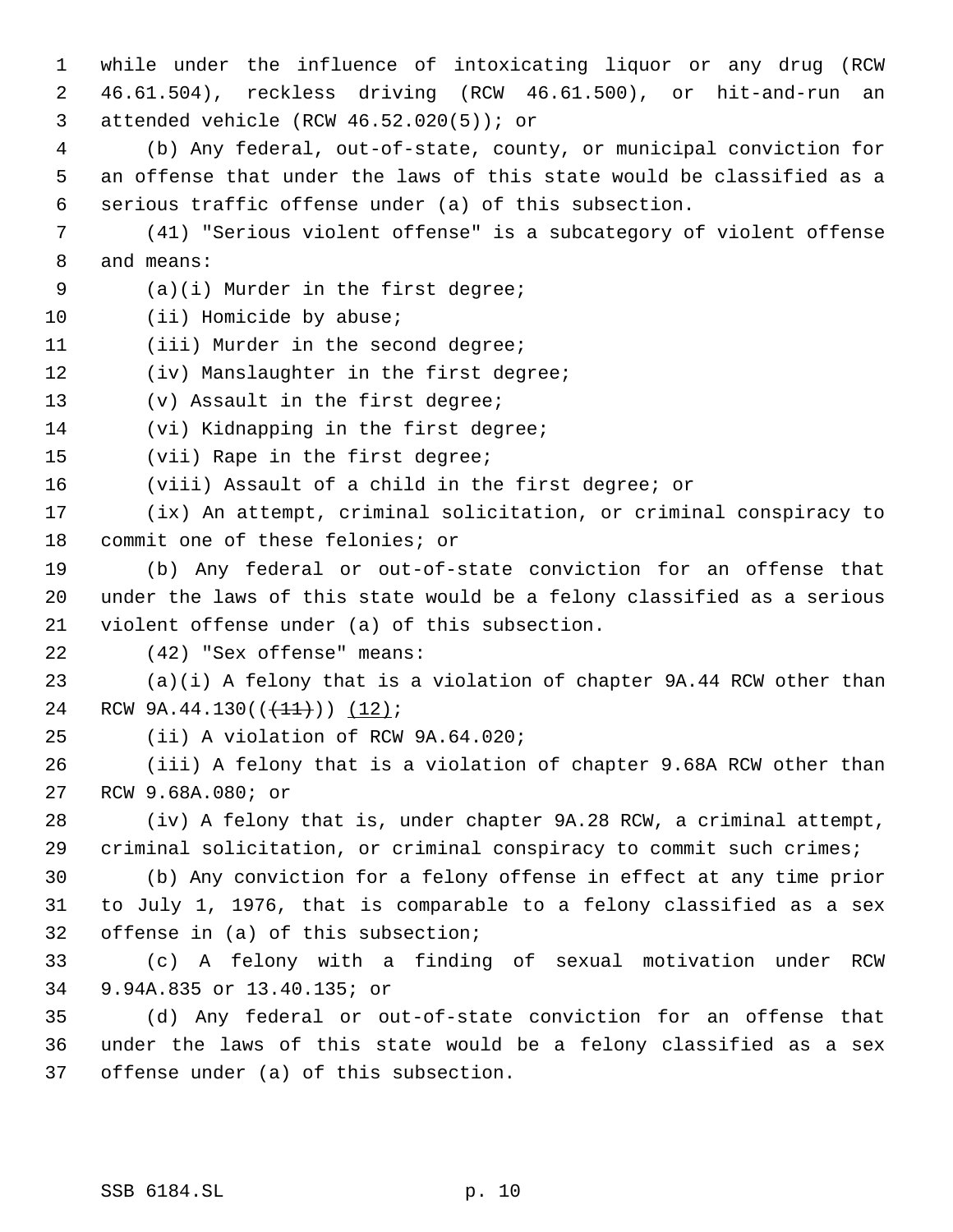(43) "Sexual motivation" means that one of the purposes for which the defendant committed the crime was for the purpose of his or her sexual gratification.

 (44) "Standard sentence range" means the sentencing court's discretionary range in imposing a nonappealable sentence.

 (45) "Statutory maximum sentence" means the maximum length of time for which an offender may be confined as punishment for a crime as prescribed in chapter 9A.20 RCW, RCW 9.92.010, the statute defining the crime, or other statute defining the maximum penalty for a crime.

 (46) "Stranger" means that the victim did not know the offender twenty-four hours before the offense.

 (47) "Total confinement" means confinement inside the physical boundaries of a facility or institution operated or utilized under contract by the state or any other unit of government for twenty-four hours a day, or pursuant to RCW 72.64.050 and 72.64.060.

 (48) "Transition training" means written and verbal instructions and assistance provided by the department to the offender during the two weeks prior to the offender's successful completion of the work ethic camp program. The transition training shall include instructions in the offender's requirements and obligations during the offender's period of community custody.

 (49) "Victim" means any person who has sustained emotional, psychological, physical, or financial injury to person or property as a direct result of the crime charged.

(50) "Violent offense" means:

(a) Any of the following felonies:

 (i) Any felony defined under any law as a class A felony or an attempt to commit a class A felony;

 (ii) Criminal solicitation of or criminal conspiracy to commit a class A felony;

(iii) Manslaughter in the first degree;

- (iv) Manslaughter in the second degree;
- (v) Indecent liberties if committed by forcible compulsion;
- (vi) Kidnapping in the second degree;
- (vii) Arson in the second degree;
- (viii) Assault in the second degree;
- (ix) Assault of a child in the second degree;
- (x) Extortion in the first degree;